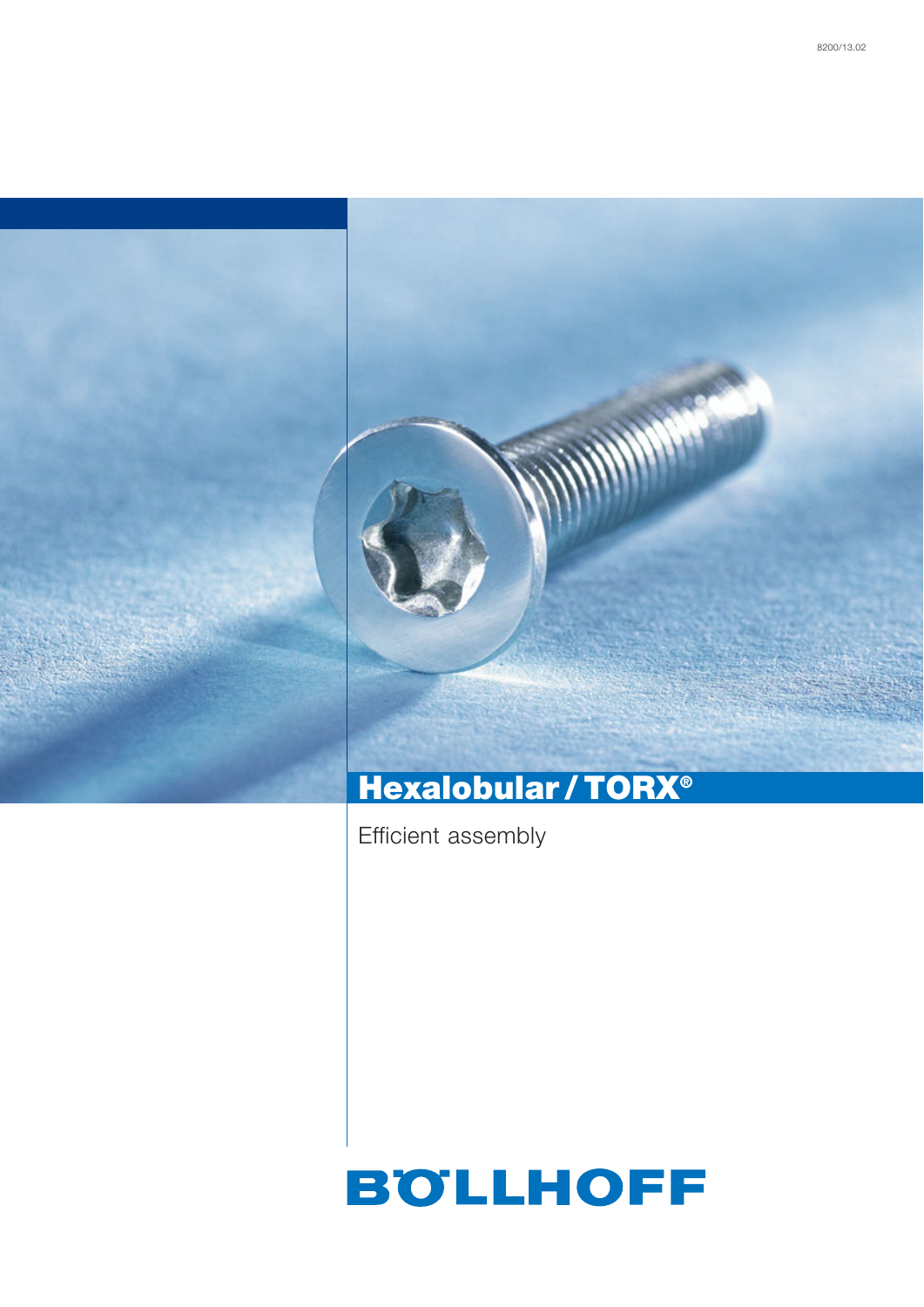Torx (English Torque) is the brand name for a screw-drive profile in multicircular shape. It is handled as a further development of the crossed slot and hexagon socket drive.



#### ■ **Efficient assembly**

The mounting forces are not by edges but transmitted by driving surfaces. The size of the driving surfaces ensures the optimum power transmission. Very high torques can be also transmitted without damaging the head. The corrosion protection is maintained.



### ■ **Reducing tooling costs**

The wave profile facilitates the touchdown of the tool.The driving forces are perpendicular. There are no reverse thrust forces (Cam out-effect). The life of the assembly tools increases thereby significantly.





#### ■ **Small footprint**

The screw head is compared to other actuators smaller and requires less material. Despite of small footprint can be transferred a higher torque.



#### ■ Large standardization potential

One drive system can be used for many different screws. This reduces the expenses for tools, stock and logistics costs. Screws with low or flat heads can be mounted easily.



## ■ **Global applicability**

Hexalobular /Torx® drive systems are now used by default in the automotive industry, machinery, electronics and many other industries worldwide. In standard toolboxes are Hexalobular /Torx® bits commercially available.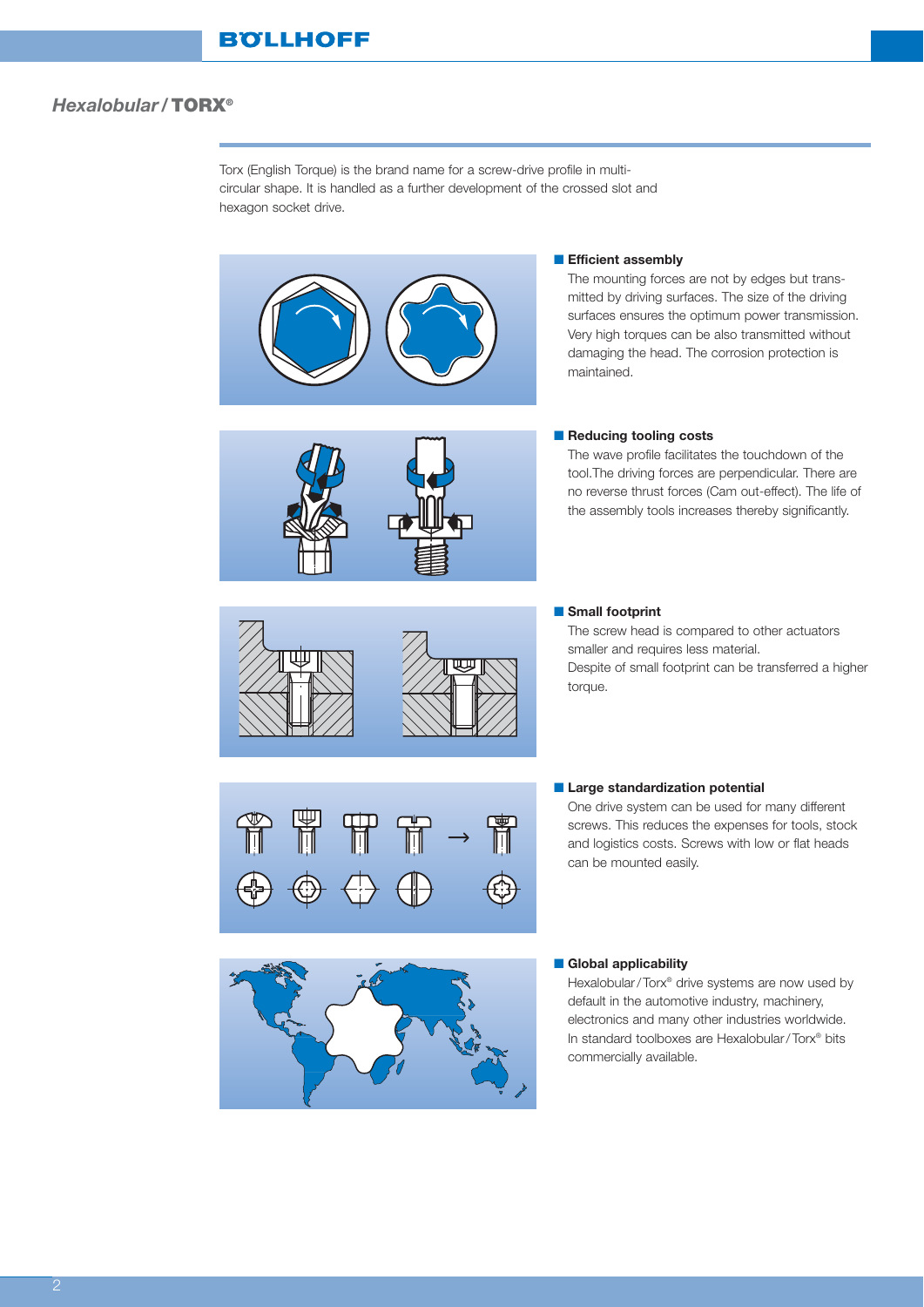| B 7380 · 10.9 · Button screws<br><b>Hexalobular drive</b><br>Zinc plated, similar to ISO 7380<br>$\mathbf \sigma$<br><b>Technical information</b><br>$\leftarrow$ d <sub>k</sub> $\rightarrow$ |            |     |              |                    |            |  |  |  |  |
|------------------------------------------------------------------------------------------------------------------------------------------------------------------------------------------------|------------|-----|--------------|--------------------|------------|--|--|--|--|
| d                                                                                                                                                                                              | $d_k$ max. |     | Drive size   | k <sub>max</sub> . | $t_{min.}$ |  |  |  |  |
| M 4                                                                                                                                                                                            | 7,60       |     | <b>TX 20</b> | 2,20               | 1,27       |  |  |  |  |
| M 5                                                                                                                                                                                            | 9,50       |     | <b>TX 25</b> | 2,75               | 1,52       |  |  |  |  |
| M 6                                                                                                                                                                                            | 10,50      |     | <b>TX 30</b> | 3,30               | 1,90       |  |  |  |  |
| d                                                                                                                                                                                              |            | d   |              | d                  |            |  |  |  |  |
|                                                                                                                                                                                                | 6          |     |              |                    |            |  |  |  |  |
| M 4                                                                                                                                                                                            |            | M 4 | 20           | M 5                | 20         |  |  |  |  |
| M <sub>4</sub>                                                                                                                                                                                 | 8          | M 5 | 8            | M 5                | 25         |  |  |  |  |
| M 4                                                                                                                                                                                            | 10         | M 5 | 10           | M 6                | 16         |  |  |  |  |
| M <sub>4</sub>                                                                                                                                                                                 | 12         | M 5 | 12           | M 6                | 20         |  |  |  |  |
| M 4                                                                                                                                                                                            | 16         | M 5 | 16           | M <sub>6</sub>     | 25         |  |  |  |  |
|                                                                                                                                                                                                |            |     |              |                    |            |  |  |  |  |

## *B 7380 · A2 · Button screws* **Hexalobular drive**

Similar to ISO 7380

## **Technical information**

|     | u <sub>k max.</sub> | Drive size   | Kmax. | I <sub>min.</sub> |
|-----|---------------------|--------------|-------|-------------------|
| M 4 | .60                 | TX 20        | 2,20  | $-$               |
| M 5 | 9,50                | TX 25        | 2,75  | .52               |
| M 6 | 10,50               | TX 30        | 3,30  | 90, ا             |
| M 8 | 14,00               | <b>TX 40</b> | 4.4C  | 2,55              |

| d              |    |     |    | d   |    |
|----------------|----|-----|----|-----|----|
| M 4            | 8  | M 5 | 12 | M 6 | 25 |
| M 4            | 10 | M 5 | 16 | M 8 | 12 |
| M 4            | 12 | M 5 | 20 | M 8 | 16 |
| M <sub>4</sub> | 16 | M 6 | 10 | M8  | 20 |
| M 4            | 20 | M 6 | 12 | M8  | 25 |
| M 5            | 8  | M 6 | 16 | M 8 | 30 |
| M 5            | 10 | M 6 | 20 | M8  | 35 |

## *LFS · 10.9*

**Flange Button Head Socket screws with hexalobular drive** Zinc plated



|     | k max.' | rive size            | ∿max.         | $I_{min}$ |
|-----|---------|----------------------|---------------|-----------|
| M 4 | 9.40    | $\overline{a}$<br>TХ | חה ה<br>ے . ک | $\cap$    |
| M 5 | 11,80   | TX 25                | 2,85          | .56       |
| M 6 | 13,60   | TX 30                | 3,35          | .UU       |

|                |    |     |    | O   |    |
|----------------|----|-----|----|-----|----|
| M 4            |    | M 5 | 12 | M 6 | 16 |
| M <sub>4</sub> | 10 | M 5 | 16 | M 6 | 20 |
| M 4            | 12 | M 5 | 20 | M 6 | 25 |
| M 4            | 16 | M 5 | 25 |     |    |
| M 5            | 10 | M 6 | 12 |     |    |

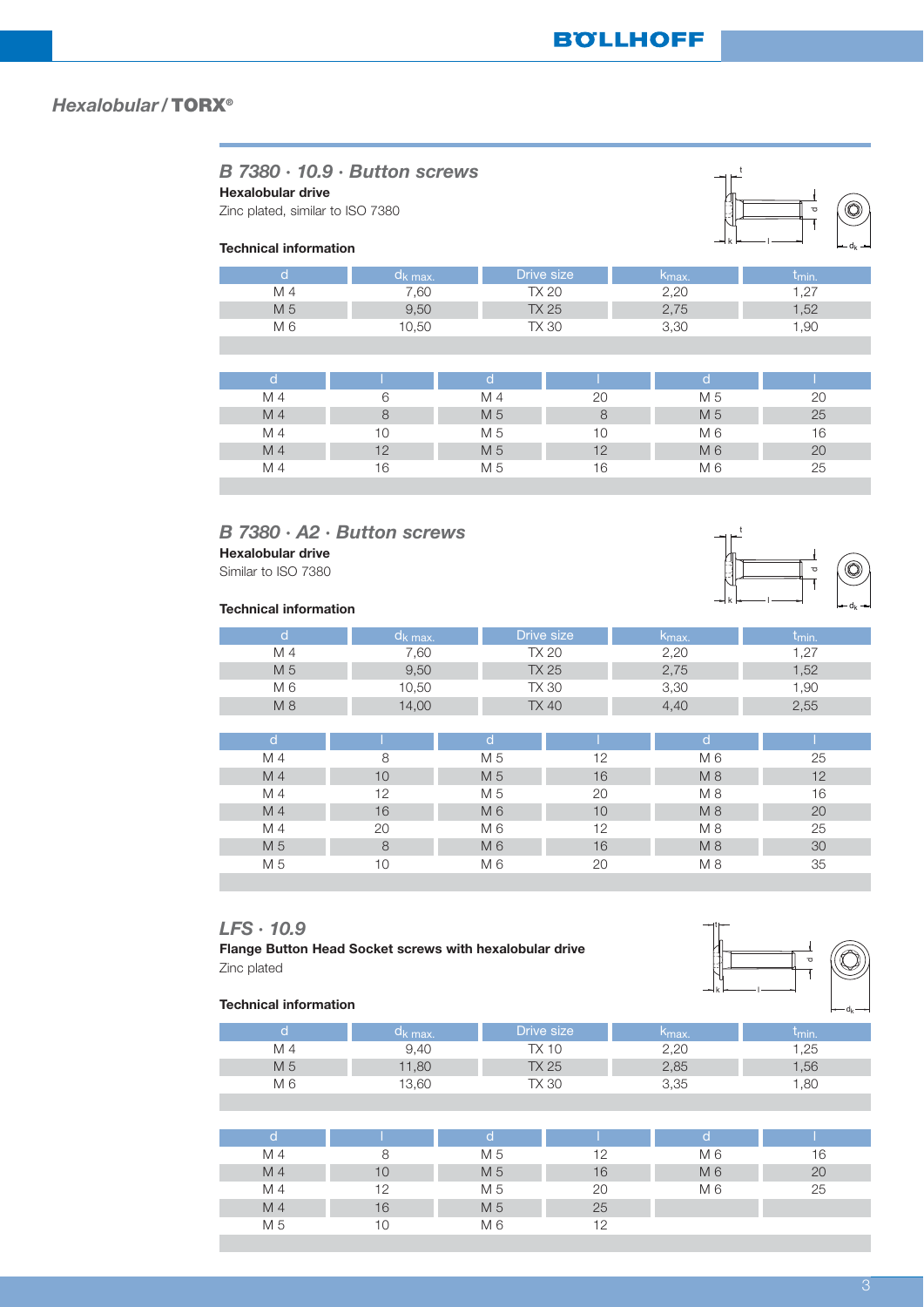| DIN 7500 · Thread rolling screws<br>Version C, form Duo<br>Case hardened<br><b>Technical information</b> |          | Pan Head with hexalobular drive, for metric ISO-thread, |              |     | ಾ                  |  |
|----------------------------------------------------------------------------------------------------------|----------|---------------------------------------------------------|--------------|-----|--------------------|--|
| d                                                                                                        |          | $d_k$ max.                                              | Drive size   |     | K <sub>max</sub> . |  |
| M 2,5                                                                                                    |          | 5,00                                                    | TX 8         |     | 2,12               |  |
| M 3                                                                                                      |          | 6,00                                                    | <b>TX 10</b> |     | 2,52               |  |
| M 4                                                                                                      |          | 8,00                                                    | TX 20        |     | 3,25               |  |
| M 5                                                                                                      |          | 10,00                                                   | <b>TX 25</b> |     | 3,95               |  |
| M <sub>6</sub>                                                                                           |          | 12,00                                                   | TX 30        |     | 4,75               |  |
|                                                                                                          |          |                                                         |              |     |                    |  |
|                                                                                                          |          |                                                         |              |     |                    |  |
| d                                                                                                        |          | d                                                       |              | d   |                    |  |
| M 2,5                                                                                                    | 5        | M 4                                                     | 6            | M 5 | 20                 |  |
| M 2,5                                                                                                    | 6        | M <sub>4</sub>                                          | 8            | M 5 | 25                 |  |
| $M \Omega$                                                                                               | $\Omega$ | MAA                                                     | $1 \cap$     | MAG | $1^{\circ}$        |  |

| M 2,5          | 6  | M 4 |    | M 5 | 25 |  |
|----------------|----|-----|----|-----|----|--|
| M 2,5          | 8  | M 4 | 10 | M 6 | 10 |  |
| M 2,5          | 10 | M 4 | 12 | M 6 | 12 |  |
| M <sub>3</sub> | 5  | M 4 | 16 | M 6 | 16 |  |
| M <sub>3</sub> | 6  | M 4 | 20 | M 6 | 20 |  |
| M <sub>3</sub> | 8  | M 5 | 8  | M 6 | 25 |  |
| M 3            | 10 | M 5 | 10 | M 6 | 30 |  |
| M <sub>3</sub> | 12 | M 5 | 12 |     |    |  |
| M 3            | 16 | M 5 | 16 |     |    |  |
|                |    |     |    |     |    |  |

## *DIN 7500 · Thread rolling screws*

**Countersunk Head with hexalobular drive, for metric ISO-thread, Version M, form Duo** Case hardened, zinc plated



#### **Technical information**

I

|                | ¤к max. | Drive size   | Kmax. |
|----------------|---------|--------------|-------|
| M 2.5          | 4.70    | TX 8         | 1,50  |
| M <sub>3</sub> | 5,60    | <b>TX 10</b> | 1,65  |
| M 4            | 7,50    | TX 20        | 2,20  |
| M 5            | 9,20    | <b>TX 25</b> | 2,50  |
| M 6            | 1,00    | TX 30        | 3,00  |

| d              |    | d              |    | d   |    |
|----------------|----|----------------|----|-----|----|
| M 2,5          | 6  | M 4            | 10 | M 5 | 25 |
| M 2,5          | 8  | M 4            | 12 | M 6 | 10 |
| M 2,5          | 10 | M <sub>4</sub> | 16 | M 6 | 12 |
| M <sub>3</sub> | 6  | M 4            | 20 | M 6 | 16 |
| M <sub>3</sub> | 8  | M 4            | 25 | M 6 | 20 |
| M 3            | 10 | M 5            | 10 | M 6 | 25 |
| M <sub>3</sub> | 12 | M 5            | 12 | M 6 | 30 |
| M 3            | 16 | M 5            | 16 |     |    |
| M 4            | 8  | M 5            | 20 |     |    |
|                |    |                |    |     |    |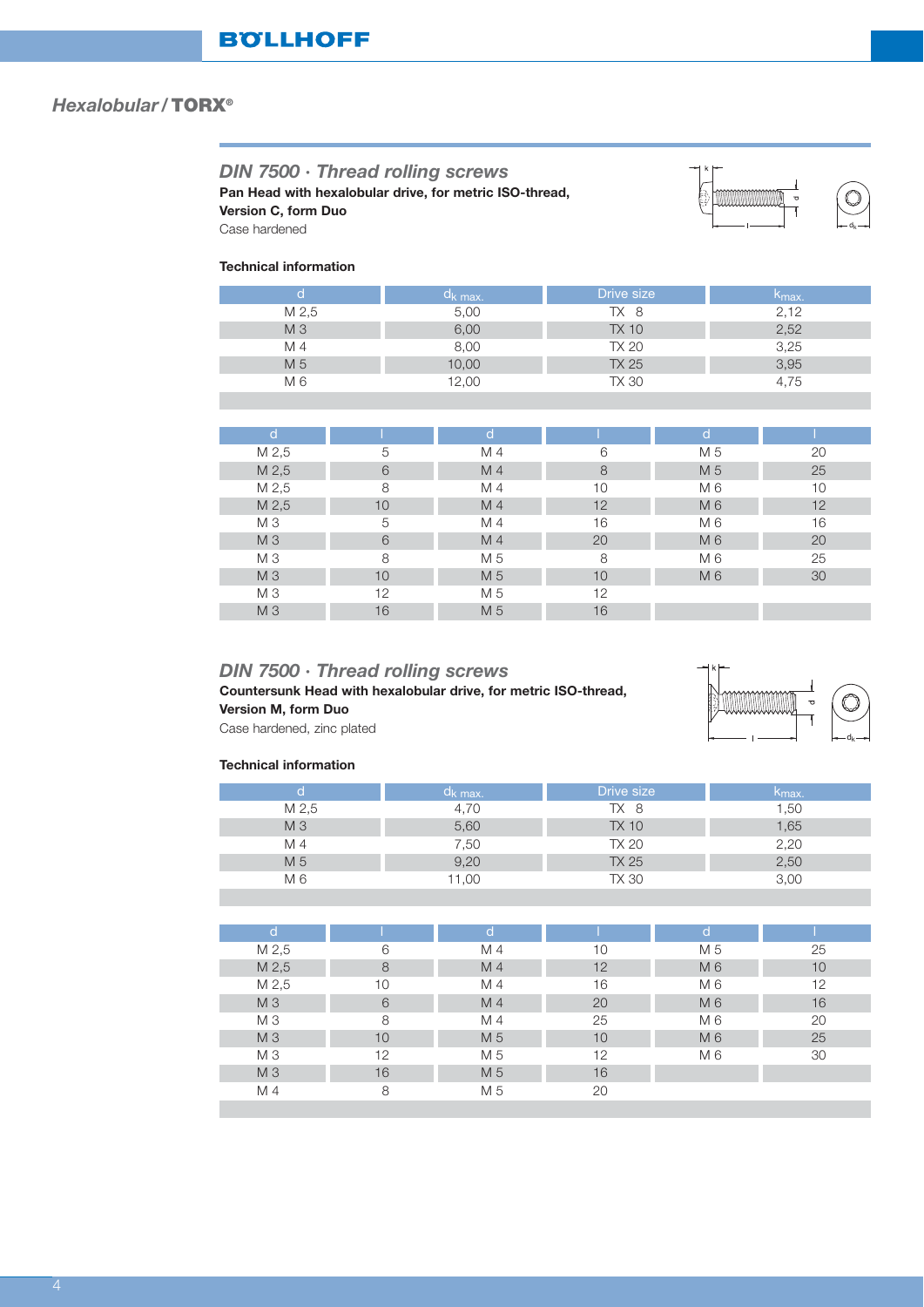| <b>Hexalobular drive</b><br><b>Technical information</b> | B 7984 · 8.8 · Low Head Capscrews<br>Zinc plated, similar to DIN 7984, ISO 14580 | ╼                 | $\mathbf \sigma$<br>— b – |                  |            |
|----------------------------------------------------------|----------------------------------------------------------------------------------|-------------------|---------------------------|------------------|------------|
| d                                                        | $d_k$ <sub>max.</sub>                                                            | <b>Drive size</b> | $\mathbf b$               | $k_{\text{max}}$ | $t_{min.}$ |
| M <sub>3</sub>                                           | 5,50                                                                             | <b>TX 10</b>      | 12                        | 2,40             | 1,01       |
| M 4                                                      | 7,00                                                                             | <b>TX 20</b>      | 14                        | 3,10             | 1,27       |
| M 5                                                      | 8,50                                                                             | TX 25             | 16                        | 3,70             | 1,52       |
| M 6                                                      | 10,00                                                                            | <b>TX 30</b>      | 18                        | 4,60             | 1,90       |
| M 8                                                      | 13,00                                                                            | TX 45             | 22                        | 6,00             | 2,66       |
|                                                          |                                                                                  |                   |                           |                  |            |
|                                                          |                                                                                  |                   |                           |                  |            |
| d                                                        |                                                                                  | d                 |                           | d                |            |
| M <sub>3</sub>                                           | 6                                                                                | M <sub>4</sub>    | 12                        | M 6              | 20         |
| M <sub>3</sub>                                           | 8                                                                                | M <sub>4</sub>    | 16                        | M 6              | 25         |
| M <sub>3</sub>                                           | 10                                                                               | M 5               | 12                        | M 8              | 16         |
| M 3                                                      | 12                                                                               | M 5               | 16                        | M 8              | 20         |
| M <sub>3</sub>                                           | 16                                                                               | M 5               | 20                        | M 8              | 25         |
| M 4                                                      | 6                                                                                | M 5               | 25                        | M 8              | 30         |
| M 4                                                      | 8                                                                                | M 6               | 12                        |                  |            |
| M 4                                                      | 10                                                                               | M 6               | 16                        |                  |            |

## *DIN 7985 · 4.8 · Pan Head screws*

**Hexalobular drive**

Zinc plated, similar to DIN EN ISO 14583

#### **Technical information**

| $\mathsf{d}$   |    | $d_k$ max.   | Drive size   |                | k <sub>max.</sub> |
|----------------|----|--------------|--------------|----------------|-------------------|
| M <sub>3</sub> |    | 6,00         | <b>TX 10</b> |                | 2,4               |
| M 4            |    | 8,00         | <b>TX 20</b> |                | 3,1               |
| M 5            |    | 10,00        | <b>TX 25</b> |                | 3,8               |
| M 6            |    | 12,00        | <b>TX 30</b> |                | 4,6               |
|                |    |              |              |                |                   |
| $\mathsf{d}$   |    | $\mathsf{d}$ |              | $\mathsf{d}$   |                   |
| M <sub>3</sub> | 5  | M 4          | 20           | M 5            | 35                |
| M 3            | 6  | M 4          | 25           | M 5            | 40                |
| M <sub>3</sub> | 8  | M 4          | 30           | M 6            | 8                 |
| M <sub>3</sub> | 10 | M 4          | 35           | M 6            | 10                |
| M <sub>3</sub> | 12 | M 4          | 40           | M 6            | 12                |
| M 3            | 16 | M 5          | 8            | M 6            | 16                |
| M <sub>3</sub> | 20 | M 5          | 10           | M 6            | 20                |
| M 4            | 6  | M 5          | 12           | M 6            | 25                |
| M 4            | 8  | M 5          | 16           | M 6            | 30                |
| M 4            | 10 | M 5          | 20           | M 6            | 35                |
| M 4            | 12 | M 5          | 25           | M 6            | 40                |
| M 4            | 16 | M 5          | 30           | M <sub>6</sub> | 50                |

dk

 $\frac{1}{7}$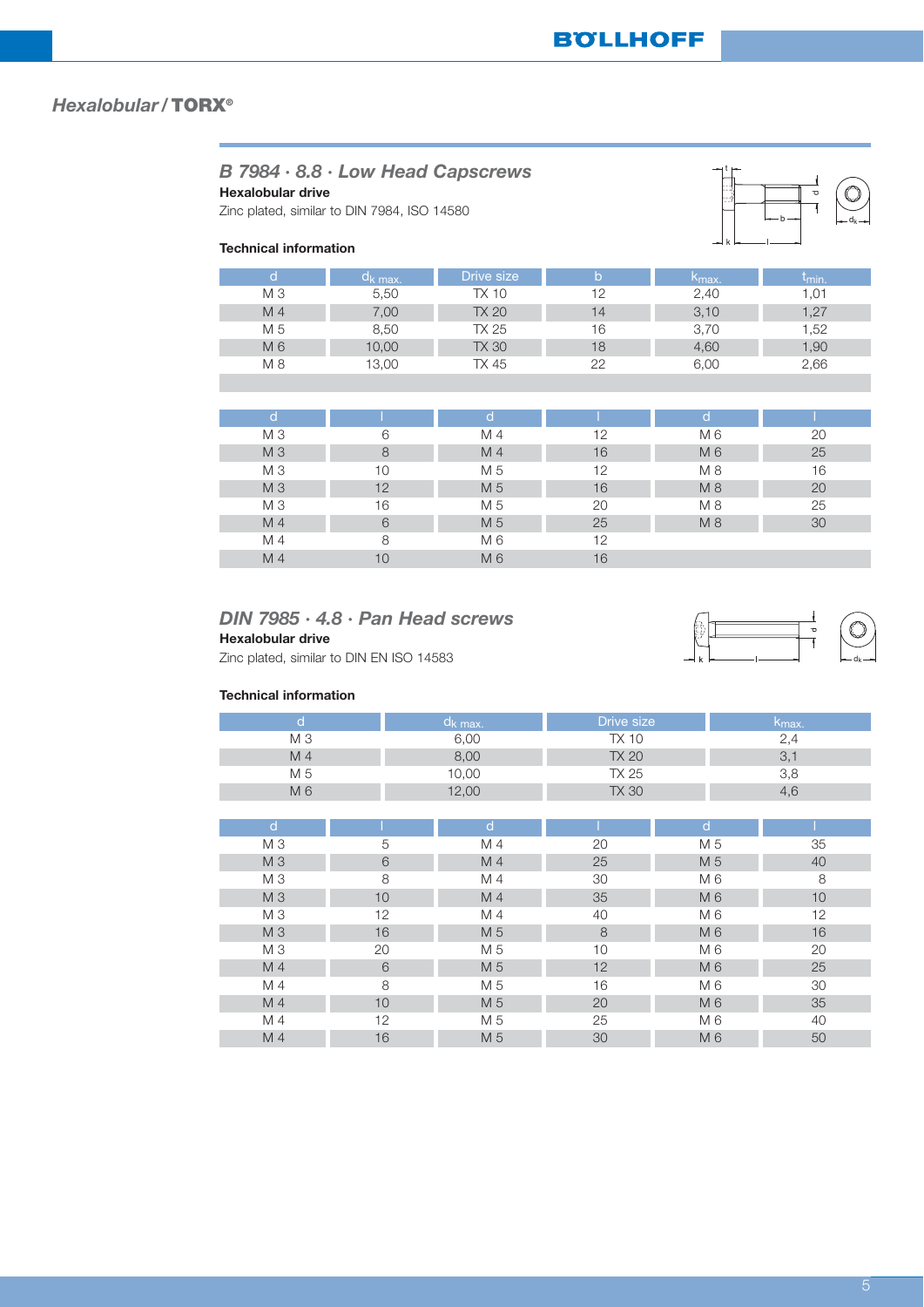| $ISO$ 14583 $·$ A2 $·$ Pan Head screws<br>Hexalobular drive<br>$\sigma$<br>Similar to DIN 7985<br>$-$ b $-$<br>$-d_k -$<br><b>Technical information</b><br>$\rightarrow$ k |            |                   |             |                  |                   |  |  |
|----------------------------------------------------------------------------------------------------------------------------------------------------------------------------|------------|-------------------|-------------|------------------|-------------------|--|--|
| d                                                                                                                                                                          | $d_k$ max. | <b>Drive size</b> | $\mathbf b$ | $k_{\text{max}}$ | t <sub>min.</sub> |  |  |
| M 3                                                                                                                                                                        | 5,60       | <b>TX10</b>       | 25          | 2,40             | 1,01              |  |  |
| M <sub>4</sub>                                                                                                                                                             | 8,00       | TX 20             | 38          | 3,10             | 1,27              |  |  |
| M 5                                                                                                                                                                        | 9,50       | TX 25             | 38          | 3,70             | 1,52              |  |  |
| M 6                                                                                                                                                                        | 12,00      | <b>TX 30</b>      | 38          | 4,60             | 2,02              |  |  |
|                                                                                                                                                                            |            |                   |             |                  |                   |  |  |
| d                                                                                                                                                                          |            | d                 |             | d                |                   |  |  |
| M 3                                                                                                                                                                        | 6          | M 4               | 10          | M 5              | 25                |  |  |
| M <sub>3</sub>                                                                                                                                                             | 8          | M <sub>4</sub>    | 12          | M 6              | 12                |  |  |
| M 3                                                                                                                                                                        | 10         | M 4               | 16          | M 6              | 16                |  |  |
| M 3                                                                                                                                                                        | 12         | M <sub>4</sub>    | 20          | M 6              | 20                |  |  |
| M 3                                                                                                                                                                        | 16         | M 5               | 12          | M 6              | 25                |  |  |
| M <sub>4</sub>                                                                                                                                                             | 6          | M 5               | 16          |                  |                   |  |  |
| M 4                                                                                                                                                                        | 8          | M 5               | 20          |                  |                   |  |  |

## *ISO 14579 · 8.8 · TORX® Capscrews* **Hexalobular drive**

Zinc plated, similar to DIN 912



#### **Technical information**

| d              | $d_k$ max. | Drive size   | $\mathsf b$ | k <sub>max.</sub> | t <sub>min.</sub> |
|----------------|------------|--------------|-------------|-------------------|-------------------|
| M 4            | 7,22       | <b>TX 20</b> | 20          | 4,00              | 1,80              |
| M 5            | 8,72       | <b>TX 25</b> | 22          | 5,00              | 2,03              |
| M 6            | 10,22      | <b>TX 30</b> | 24          | 6,00              | 2,42              |
| M 8            | 13,07      | <b>TX 45</b> | 28          | 8,00              | 3,31              |
|                |            |              |             |                   |                   |
| d              |            | n            |             | d                 |                   |
| M 4            | 6          | M 5          | 16          | M 8               | 16                |
| M 4            | 8          | M 5          | 20          | M 8               | 20                |
| M 4            | 10         | M 6          | 16          | M 8               | 25                |
| M <sub>4</sub> | 12         | M 6          | 20          | M 8               | 30                |
| M 5            | 12         | M 6          | 25          | M 8               | 35                |

## *ISO 14579 · A2 · TORX® Capscrews* **Hexalobular drive**

similar to DIN 912

| d              | d <sub>k max</sub> . | Drive size     | $\mathbf b$ | K <sub>max</sub> | t <sub>min.</sub> |
|----------------|----------------------|----------------|-------------|------------------|-------------------|
| M 4            | 7,60                 | <b>TX 20</b>   | 20          | 2,20             | 1,80              |
| M 5            | 9,50                 | <b>TX 25</b>   | 22          | 2,75             | 2,03              |
| M 6            | 10,50                | <b>TX 30</b>   | 24          | 3,30             | 2,42              |
| M 8            | 14,00                | <b>TX 40</b>   | 28          | 4,40             | 3,31              |
|                |                      |                |             |                  |                   |
| d              |                      | d              |             | d                |                   |
| M <sub>3</sub> | 6                    | M 4            | 10          | M 5              | 25                |
| M <sub>3</sub> | 8                    | M <sub>4</sub> | 12          | M 6              | 12                |
| M <sub>3</sub> | 10                   | M 5            | 10          | M 6              | 16                |
| M <sub>3</sub> | 12                   | M 5            | 12          | M 6              | 20                |
| M 4            | 6                    | M 5            | 16          | M 6              | 25                |
| M <sub>4</sub> | 8                    | M 5            | 20          |                  |                   |

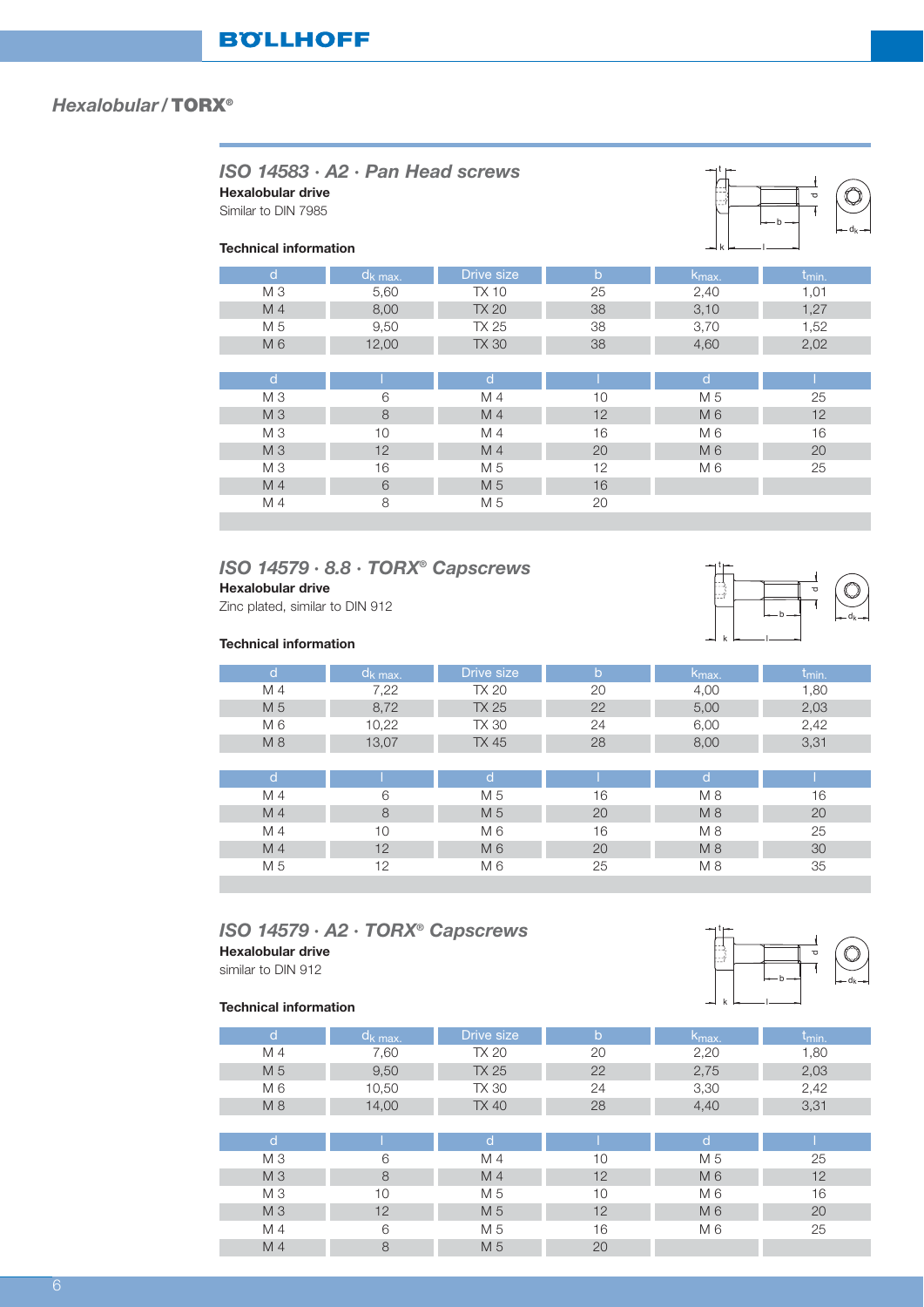# *B 52100 · 8.8 · Countersunk Head screws*

## **Hexalobular drive**

Zinc plated, similar to ISO 10642, DIN 7991, ISO 14581, ISO 7046, DIN 965



## **Technical information**

| d              | $d_{k}$ | Drive size   | $\mathsf{b}$ | K <sub>max.</sub> | t <sub>min.</sub> |
|----------------|---------|--------------|--------------|-------------------|-------------------|
| M <sub>3</sub> | 6,72    | <b>TX10</b>  | 18           | 1,86              | 0,80              |
| M 4            | 8,96    | <b>TX 20</b> | 20           | 2,48              | 0,95              |
| M 5            | 11,20   | <b>TX 25</b> | 22           | 3,10              | 1,10              |
| M6             | 13,44   | <b>TX 30</b> | 24           | 3,72              | 1,40              |
|                |         |              |              |                   |                   |
| $\mathsf{d}$   |         | $\mathsf{d}$ |              | d                 |                   |
| M <sub>3</sub> | 5       | M 4          | 12           | M 5               | 30                |
| M 3            | 6       | M 4          | 16           | M 5               | 35                |
| M 3            | 8       | M 4          | 20           | M 5               | 40                |
| M 3            | 10      | M 4          | 25           | M <sub>6</sub>    | 12                |
| M <sub>3</sub> | 12      | M 4          | 30           | M 6               | 16                |
| M 3            | 16      | M 5          | 8            | M 6               | 20                |
| M <sub>3</sub> | 20      | M 5          | 10           | M 6               | 25                |
| M 4            | 5       | M 5          | 12           | M 6               | 30                |
| M 4            | 6       | M 5          | 16           | M 6               | 35                |
| M 4            | 8       | M 5          | 20           | M 6               | 40                |
| M 4            | 10      | M 5          | 25           |                   |                   |
|                |         |              |              |                   |                   |

## *B 52100 · A2 · Countersunk Head screws*

### **Hexalobular drive**

Similar to ISO 10642, DIN 7991, ISO 14581, ISO 7046, DIN 965



| d              |    | d              |    | d              |    |
|----------------|----|----------------|----|----------------|----|
| M <sub>3</sub> | 5  | M 4            | 25 | M 6            | 16 |
| M 3            | 6  | M <sub>4</sub> | 30 | M 6            | 20 |
| M 3            | 8  | M 4            | 35 | M 6            | 25 |
| M 3            | 10 | M <sub>4</sub> | 40 | M 6            | 30 |
| M 3            | 12 | M 5            | 8  | M <sub>6</sub> | 35 |
| M 3            | 16 | M 5            | 10 | M 6            | 40 |
| M 3            | 20 | M 5            | 12 | M 8            | 12 |
| M 3            | 25 | M 5            | 16 | M 8            | 16 |
| M <sub>3</sub> | 30 | M 5            | 20 | M 8            | 20 |
| M 4            | 6  | M 5            | 25 | M 8            | 25 |
| M 4            | 8  | M 5            | 30 | M 8            | 30 |
| M 4            | 10 | M 5            | 35 | M 8            | 35 |
| M 4            | 12 | M 5            | 40 | M 8            | 40 |
| M <sub>4</sub> | 16 | M 6            | 10 |                |    |
| M 4            | 20 | M 6            | 12 |                |    |

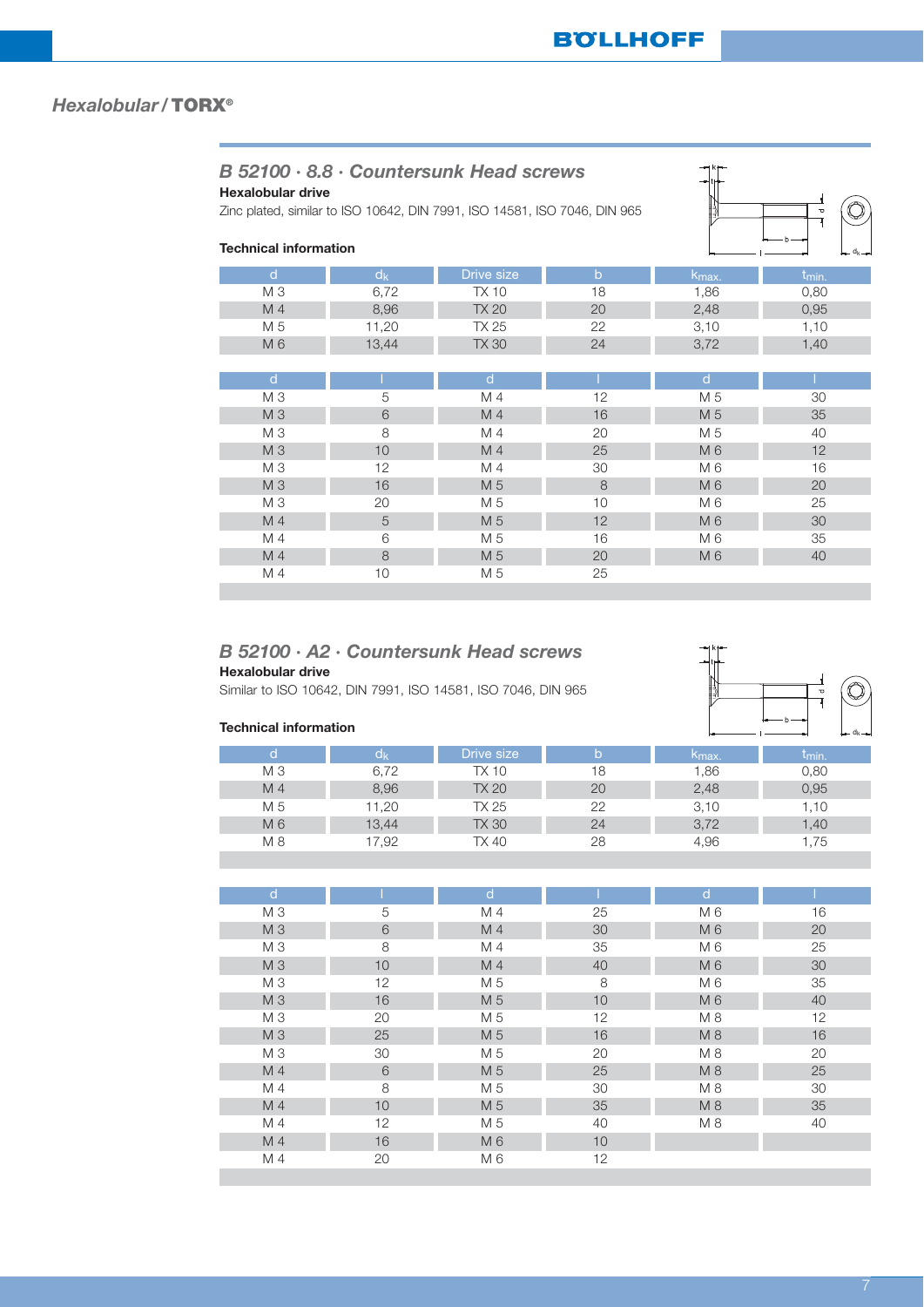# *DIN 7981 · Self tapping screws with TORX®*

*Pan Head*

## **Hexalobular drive, form C with cone point**

Case hardened, similar to DIN EN ISO 14585

#### **Technical information**

| u <sub>k max.</sub> | Drive size | ∿max. | <b>Imin.</b> |
|---------------------|------------|-------|--------------|
| 5,60                | TX 10      | 2,4   |              |
| $^{\prime}.00$      | TX 15      | 2,6   | . 14         |
| .50                 | TX 20      | 2,8   | .40          |
| 8,00                | TX 20      | 3,1   | 1,42         |
| 9,50                | TX 25      |       | .65          |
|                     |            |       |              |

\*Measurement isn't standardised

| d      |      | d       |      | d   |      |
|--------|------|---------|------|-----|------|
| 2,9    | 6,5  | $3,9*$  | 13,0 | 4,2 | 38,0 |
| 2,9    | 9,5  | $3,9*$  | 16,0 | 4,2 | 45,0 |
| 2,9    | 13,0 | $3,9*$  | 19,0 | 4,2 | 50,0 |
| 2,9    | 16,0 | $3,9*$  | 22,0 | 4,8 | 9,5  |
| 2,9    | 19,0 | $3,9*$  | 25,0 | 4,8 | 13,0 |
| 2,9    | 22,0 | $3,9^*$ | 32,0 | 4,8 | 16,0 |
| 3,5    | 9,5  | $3,9*$  | 38,0 | 4,8 | 19,0 |
| 3,5    | 13,0 | $3,9*$  | 45,0 | 4,8 | 22,0 |
| 3,5    | 16,0 | 4,2     | 9,5  | 4,8 | 25,0 |
| 3,5    | 19,0 | 4,2     | 13,0 | 4,8 | 32,0 |
| 3,5    | 22,0 | 4,2     | 16,0 | 4,8 | 38,0 |
| 3,5    | 25,0 | 4,2     | 19,0 | 4,8 | 45,0 |
| 3,5    | 32,0 | 4,2     | 22,0 | 4,8 | 50,0 |
| 3,5    | 38,0 | 4,2     | 25,0 |     |      |
| $3.9*$ | 9,5  | 4,2     | 32,0 |     |      |

\*Measurement isn't standardised

## *ISO 14585 · A2 · Self tapping screws with TORX® Pan Head*



l

a MANAMANAMA

dk

t

# Case hardened, similar to DIN 7981

**Hexalobular drive, form C with cone point**

|     | $a_{k}$ max. | Drive size   | Kmax. | <b>Imin.</b> |
|-----|--------------|--------------|-------|--------------|
| 2,9 | 5,60         | TX 10        | 2,40  | . U          |
| 3,5 | 7,00         | TX 15        | 2,60  | 1.14         |
| 4,2 | 8,00         | TX 20        | 3,10  | 1,42         |
| 4,8 | 9,50         | <b>TX 25</b> | 3,70  | ,65          |
|     |              |              |       |              |

| a   |      | d   |      | d   |      |
|-----|------|-----|------|-----|------|
| 2,9 | 9,5  | 3,5 | 22,0 | 4,8 | 19,0 |
| 2,9 | 13,0 | 4,2 | 13,0 | 4,8 | 22,0 |
| 2,9 | 16,0 | 4,2 | 16,0 | 4,8 | 25,0 |
| 2,9 | 19,0 | 4,2 | 19,0 | 4,8 | 32,0 |
| 3,5 | 9,5  | 4,2 | 22,0 | 4,8 | 38,0 |
| 3,5 | 13,0 | 4,2 | 25,0 | 4,8 | 45,0 |
| 3,5 | 16,0 | 4,8 | 13,0 |     |      |
| 3,5 | 19,0 | 4,8 | 16,0 |     |      |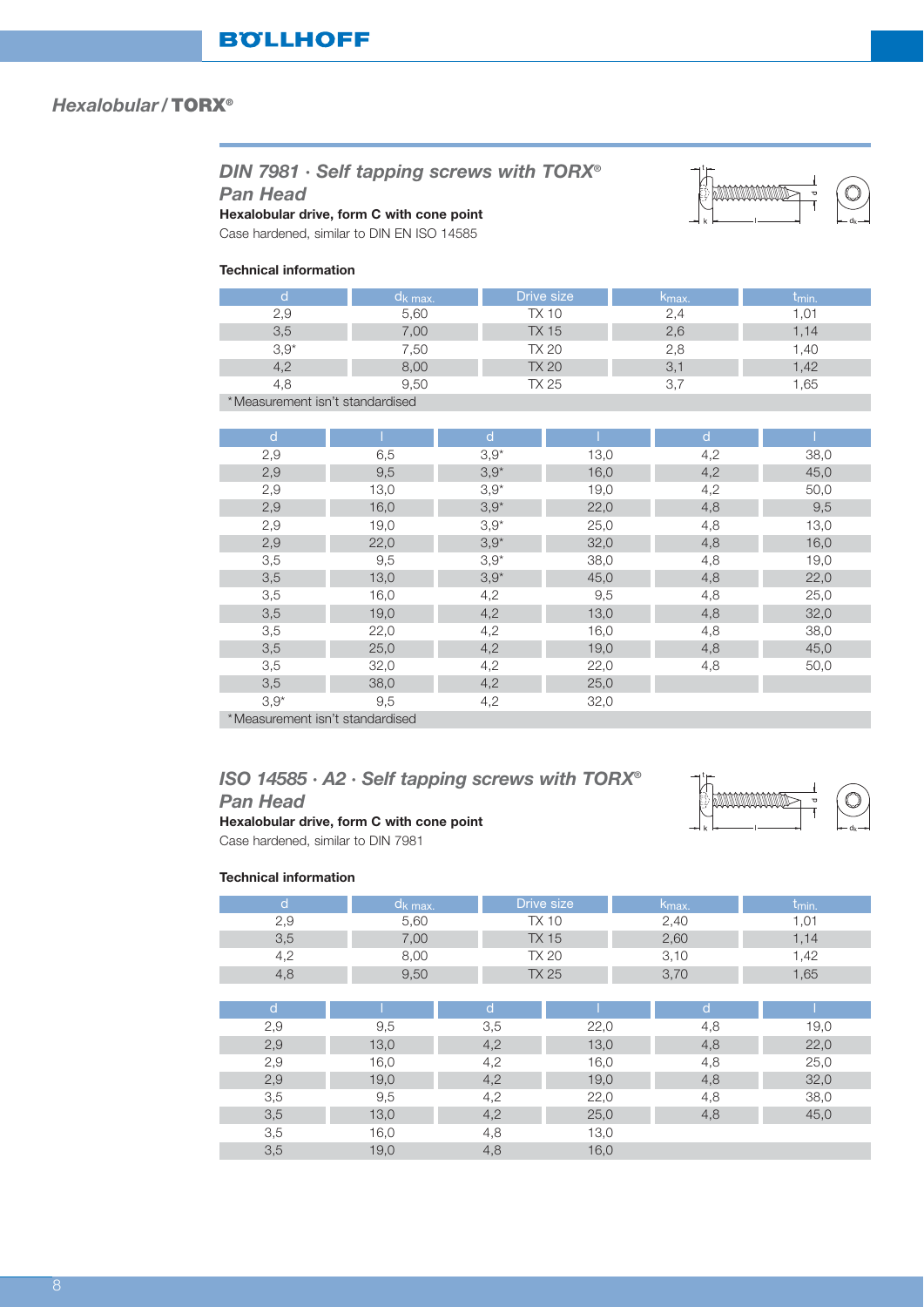*ISO 14586 · Self tapping screws with Countersunk Head* **Hexalobular drive, form C with cone point**

Case hardened, zinc plated, similar to DIN 7982

#### **Technical information**

|        | Uk max. | Drive size | Kmax. | Imin. |
|--------|---------|------------|-------|-------|
| 2,9    | 5,50    | TX 10      | .70   | 0.65  |
| 3,5    | 7,30    | TX 15      | 2,35  | ,00   |
| $3.9*$ | 7,50    | TX 15      | 2,30  | .20   |
| 4,2    | 8,40    | TX 20      | 2,60  | 1.14  |
| 4.8    | 9,30    | TX 25      | 2,80  | 1,39  |

\*Measurement isn't standardised

| d   |      |     |      | d   |      |
|-----|------|-----|------|-----|------|
| 2,9 | 9,5  | 3,9 | 13,0 | 4,2 | 25,0 |
| 2,9 | 13,0 | 3,9 | 16,0 | 4,8 | 16,0 |
| 2,9 | 16,0 | 3,9 | 19,0 | 4,8 | 19,0 |
| 2,9 | 19,0 | 3,9 | 22,0 | 4,8 | 22,0 |
| 3,5 | 9,5  | 3,9 | 25,0 | 4,8 | 25,0 |
| 3,5 | 13,0 | 4,2 | 13,0 | 4,8 | 32,0 |
| 3,5 | 16,0 | 4,2 | 16,0 | 4,8 | 38,0 |
| 3,5 | 19,0 | 4,2 | 19,0 |     |      |
| 3,5 | 22,0 | 4,2 | 22,0 |     |      |

# *ISO 14586 · A2 · Self tapping screws with Countersunk Head*

**Hexalobular drive, form C with cone point**

Case hardened, similar to DIN 7982

#### **Technical information**

|        | Uk max. | Drive size | ∿max. | <b>Umin.</b> |
|--------|---------|------------|-------|--------------|
| 2,9    | 5,50    | TX 10      | 1,70  | 0.65         |
| 3,5    | 7,30    | TX 15      | 2,35  | 1,00         |
| $3,9*$ | 7,50    | TX 15      | 2,30  | 1.20         |
|        | 8,40    | TX 20      | 2,60  | 1.14         |
| 4.8    | 9.30    | TX 25      | 2,80  | ,39          |

\*Measurement isn't standardised

| d   |      | d   |      | d   |      |
|-----|------|-----|------|-----|------|
| 2,9 | 9,5  | 3,9 | 16,0 | 4,2 | 25,0 |
| 2,9 | 13,0 | 3,9 | 19,0 | 4,8 | 16,0 |
| 2,9 | 16,0 | 3,9 | 22,0 | 4,8 | 19,0 |
| 3,5 | 9,5  | 3,9 | 25,0 | 4,8 | 22,0 |
| 3,5 | 13,0 | 4,2 | 13,0 | 4,8 | 25,0 |
| 3,5 | 16,0 | 4,2 | 16,0 | 4,8 | 32,0 |
| 3,5 | 19,0 | 4,2 | 19,0 |     |      |
| 3,9 | 13,0 | 4,2 | 22,0 |     |      |



l

≂

O

t dk

k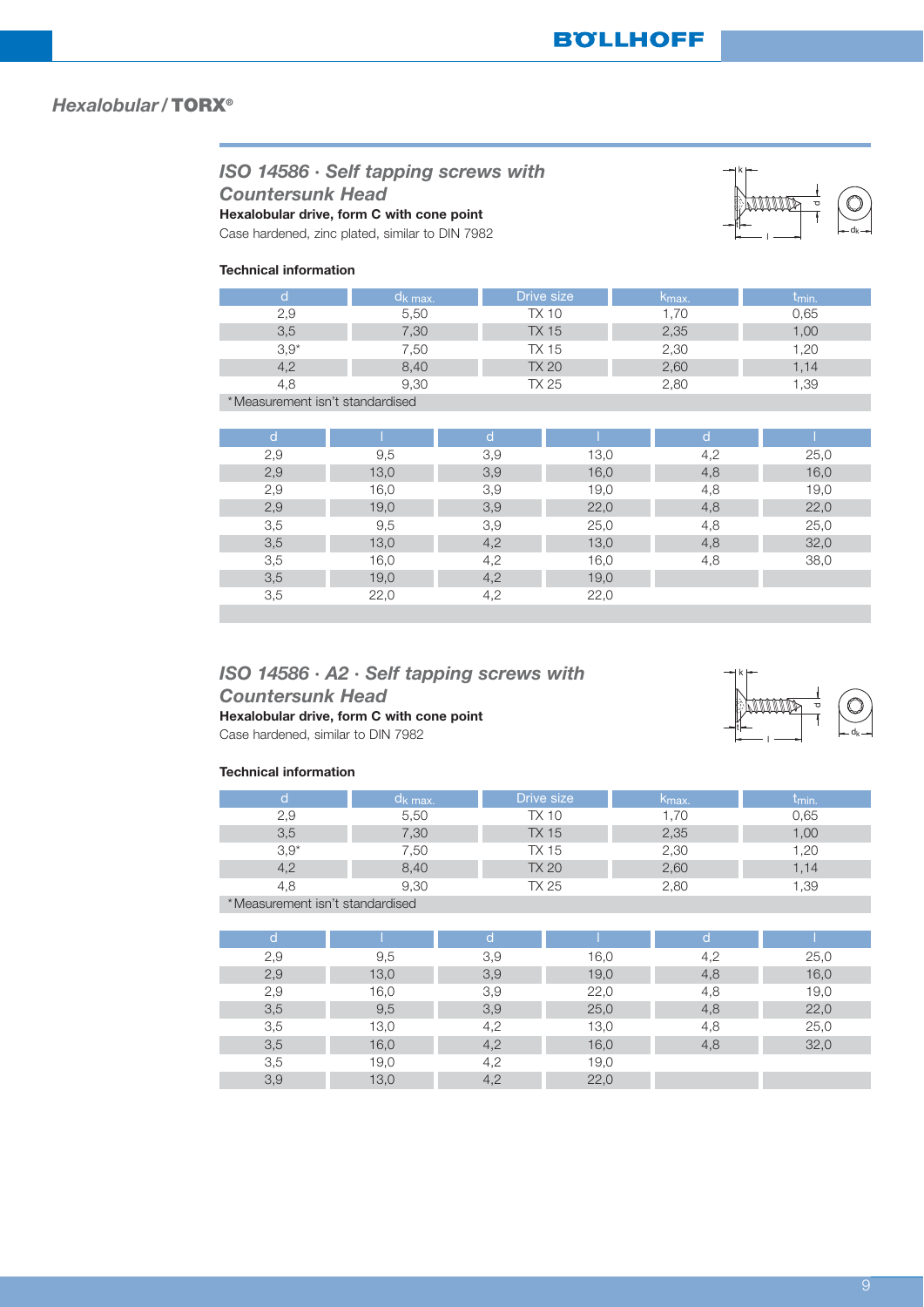# *B 15481 · Self drilling screws with Pan Head*

**Hexalobular drive**

Case hardened, zinc plated, similar to ISO 15481, DIN 7504-M



#### **Technical information**

|      | k max.        | )rive size | max.    | <b>Amax</b> | <b>Umin.</b> |
|------|---------------|------------|---------|-------------|--------------|
| U.U  | $\cap$<br>,UU | 10         | ت       | 2,60        | .14          |
| г, д | nr<br>U,UU    | TX 20      |         | U.          | .42          |
| 4.C  | 9.50          | V つよ       | ᅭ<br>т. | ັ           | .65          |

| d   |      | d   |      |     |      |
|-----|------|-----|------|-----|------|
| 3,5 | 13,0 | 4,2 | 19,0 | 4,8 | 19,0 |
| 3,5 | 16,0 | 4,2 | 22,0 | 4,8 | 22,0 |
| 3,5 | 19,0 | 4,2 | 25,0 | 4,8 | 25,0 |
| 3,5 | 22,0 | 4,2 | 32,0 | 4,8 | 32,0 |
| 4,2 | 13,0 | 4,8 | 13,0 | 4,8 | 38,0 |
| 4,2 | 16,0 | 4,8 | 16,0 | 4,8 | 45,0 |

# *B 15482 · Self drilling screws with Countersunk Head*

## **Hexalobular drive**

Case hardened, similar to ISO 15482, DIN 7504-O

|      | k max.         | Drive size      | 1 max.                | Kmax. | <b>Imin.</b> |
|------|----------------|-----------------|-----------------------|-------|--------------|
| 3,5  | $^{\cdot}$ .30 | 15<br>$\Lambda$ | $\sim$                | 2,35  | . 14         |
| т, д | 8,40           | <b>TX 20</b>    | ろし<br>$\cup$ , $\cup$ | 2,60  | .42          |
| 4,C  | 9,30           | X 25            | 4.                    | 2,80  | .65          |

| 3,5 | 13,C | 4,4 | 19,0 | 4,8 | 25,0 |
|-----|------|-----|------|-----|------|
| 3,5 | 16,0 | 4,2 | 22,0 | 4,8 | 32,0 |
| 3,5 | 19,0 | 4,2 | 25,0 | 4,8 | 38,0 |
| 4,2 | 13,0 | 4,8 | 19,0 |     |      |
| 4.2 | 6C   | 4.ŏ | 22.0 |     |      |

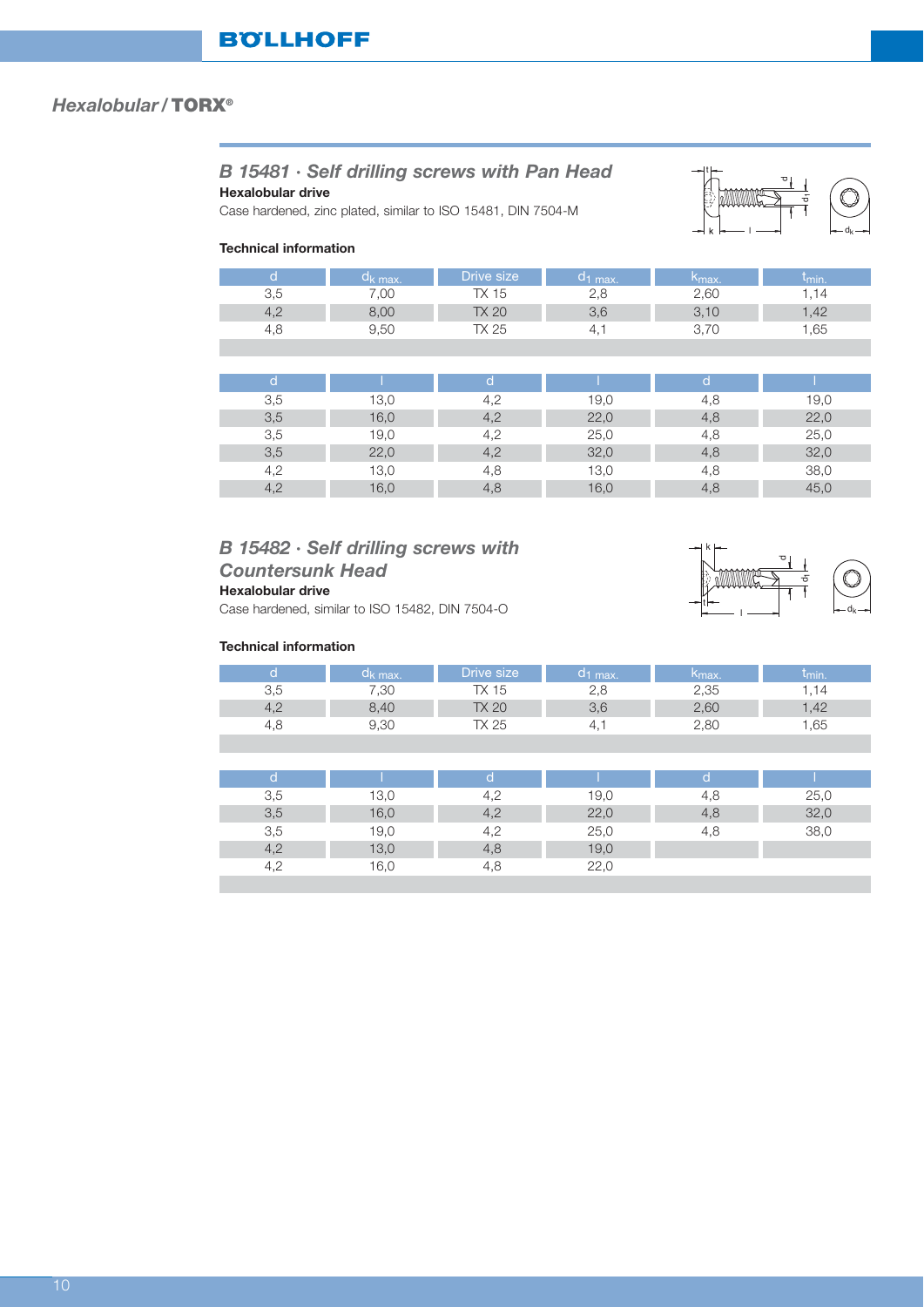| For thermoplastic materials<br><b>Technical information</b> | $E$ 1452 $\cdot$ EJOT®-PT-screws<br>Pan Head, hexalobular drive, heat-treated steel, zinc plated |              | $k \rightarrow$ | Δ<br>$\leftarrow$ d <sub>k</sub> $\rightarrow$ |                   |
|-------------------------------------------------------------|--------------------------------------------------------------------------------------------------|--------------|-----------------|------------------------------------------------|-------------------|
| d                                                           | $d_{k}$                                                                                          |              | Drive size      | k <sub>max</sub> .                             | t <sub>min.</sub> |
| 2,0                                                         | 3,60                                                                                             |              | TX 6            | 1,5                                            | 0,70              |
| 2,2                                                         | 4,00                                                                                             |              | TX <sub>6</sub> | 1,4                                            | 0,70              |
| 2,5                                                         | 4,20                                                                                             |              | TX 8            | 1,6                                            | 0,70              |
| 3,0                                                         | 5,60                                                                                             |              | <b>TX 10</b>    | 2,1                                            | 1,00              |
| 3,5                                                         | 6,90                                                                                             |              | <b>TX 10</b>    | 2,3                                            | 1,10              |
| 4,0                                                         | 7,50                                                                                             |              | <b>TX 20</b>    | 2,6                                            | 1,25              |
|                                                             |                                                                                                  |              |                 |                                                |                   |
| d                                                           |                                                                                                  | $\mathsf{d}$ |                 | d                                              |                   |
| 2,0                                                         | 5                                                                                                | 2,5          | 12              | 3,5                                            | 20                |
| 2,0                                                         | 6                                                                                                | 2,5          | 16              | 3,5                                            | 25                |
| 2,0                                                         | 8                                                                                                | 3,0          | 6               | 3,5                                            | 30                |
| 2,0                                                         | 10                                                                                               | 3,0          | 8               | 4,0                                            | 8                 |
| 2,2                                                         | 5                                                                                                | 3,0          | 10              | 4,0                                            | 10                |
| 2,2                                                         | 6                                                                                                | 3,0          | 12              | 4,0                                            | 12                |
| 2,2                                                         | 8                                                                                                | 3,0          | 16              | 4,0                                            | 16                |
| 2,2                                                         | 10                                                                                               | 3,5          | 8               | 4,0                                            | 20                |
| 2,5                                                         | 6                                                                                                | 3,5          | 10              | 4,0                                            | 25                |
| 2,5                                                         | 8                                                                                                | 3,5          | 12              | 4,0                                            | 30                |
| 2,5                                                         | 10                                                                                               | 3,5          | 16              |                                                |                   |

## *E 5451 ·* **EJOT®***-Delta-PT-screws*

## **For thermoplastic materials**

Flange Button screw, Torx-Plus/Autosert-drive, heat-treated steel

#### **Technical information**

|     | OI    | <b>Drive size</b> | ∿max. | <sup>լ</sup> min. | S    |
|-----|-------|-------------------|-------|-------------------|------|
| 2,2 | 5,00  | -6<br>TX          | .6    | 0,65              | 0.6  |
| 2,5 | 5,50  | TX 8              | 1,9   | 0,80              |      |
| 3,0 | 6,50  | TX 10             | 2,3   | 1.00              | 0,8  |
| 3,5 | 7,50  | TX 15             | 2,7   | 1,10              | 0,9  |
| 4,0 | 9,00  | TX 20             | 3,1   | .40               | .C   |
| 5,0 | 11,00 | TX 25             | 3,5   | 1,50              | 1,2  |
| 6,0 | 13,50 | TX 30             |       | .90               | 4, ا |

| $\mathsf{d}$ |    | d   |    | id' |    |
|--------------|----|-----|----|-----|----|
| 2,2          | 5  | 3,0 | 20 | 4,0 | 25 |
| 2,2          | 6  | 3,0 | 25 | 5,0 | 12 |
| 2,2          | 8  | 3,5 | 8  | 5,0 | 14 |
| 2,2          | 10 | 3,5 | 10 | 5,0 | 16 |
| 2,5          | 6  | 3,5 | 12 | 5,0 | 18 |
| 2,5          | 8  | 3,5 | 16 | 5,0 | 20 |
| 2,5          | 10 | 3,5 | 20 | 5,0 | 25 |
| 2,5          | 12 | 3,5 | 25 | 5,0 | 30 |
| 3,0          | 6  | 3,5 | 30 | 6,0 | 14 |
| 3,0          | 8  | 4,0 | 10 | 6,0 | 16 |
| 3,0          | 10 | 4,0 | 12 | 6,0 | 18 |
| 3,0          | 12 | 4,0 | 14 | 6,0 | 20 |
| 3,0          | 14 | 4,0 | 16 | 6,0 | 25 |
| 3,0          | 16 | 4,0 | 18 | 6,0 | 30 |
| 3,0          | 18 | 4,0 | 20 |     |    |

k l dk

ᅐ

s

t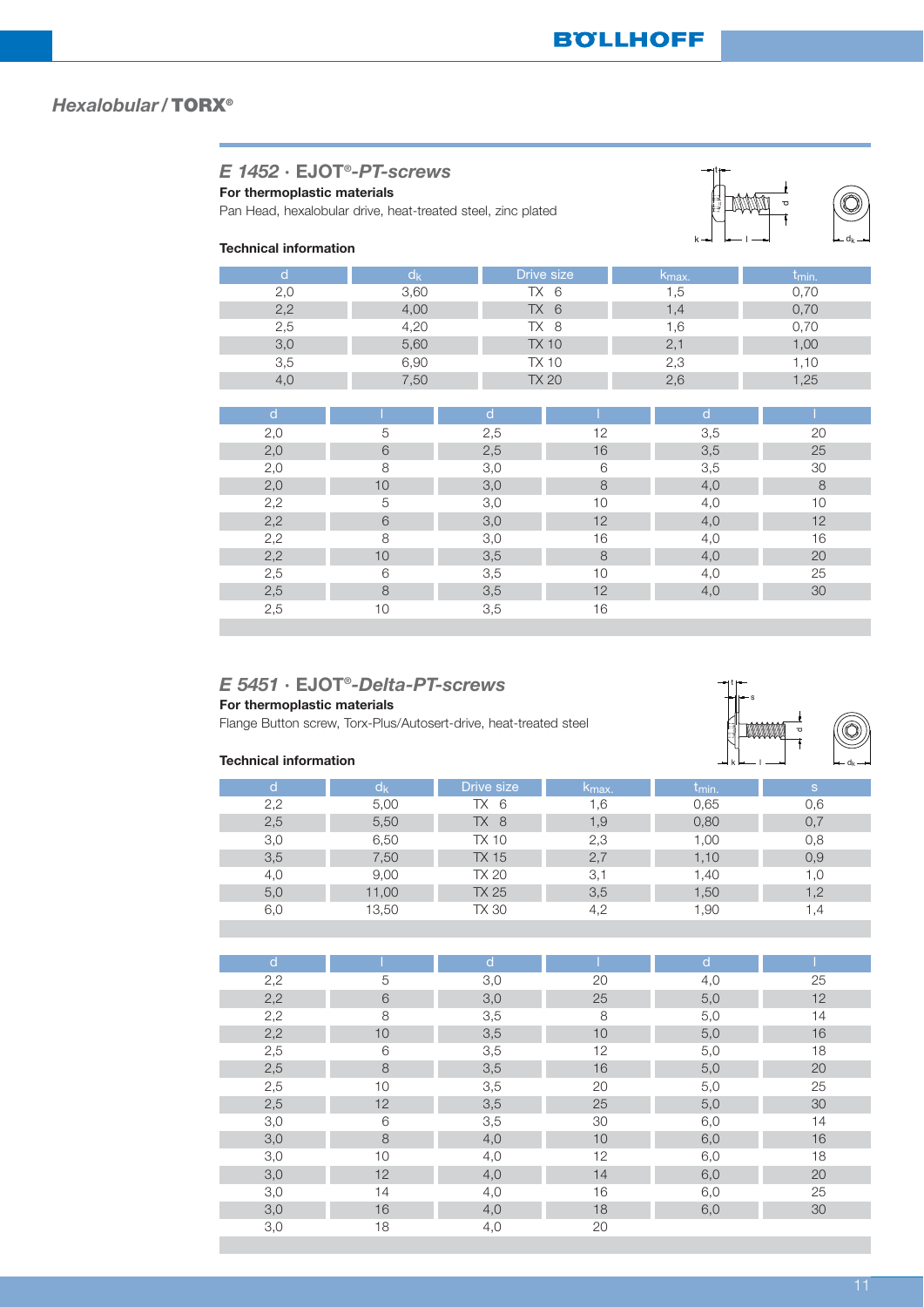# *E 5454 ·* **EJOT®***-Delta PT-screws*

**For thermoplastic materials**

Countersunk Head, Torx-Plus /Autosert-drive, heat-treated steel



## **Technical information**

| d   | $d_k$ |     | Drive size     | t <sub>min.</sub> | $c_{\text{max}}$ |
|-----|-------|-----|----------------|-------------------|------------------|
| 2,2 | 4,40  |     | $TX$ 6<br>0,50 |                   | 0,35             |
| 2,5 | 5,00  |     | TX 8           | 0,70              | 0,55             |
| 3,0 | 6,00  |     | <b>TX 10</b>   | 0,75              | 0,55             |
| 3,5 | 7,00  |     | <b>TX 15</b>   | 0,95              | 0,65             |
|     |       |     |                |                   |                  |
| d   |       | d   |                | d                 |                  |
| 2,2 | 6     | 2,5 | 12             | 3,5               | 10               |
| 2,2 | 8     | 3,0 | 8              | 3,5               | 12               |
| 2,2 | 10    | 3,0 | 10             | 3,5               | 16               |
| 2,5 | 8     | 3,0 | 12             | 3,5               | 20               |
| 2,5 | 10    | 3,0 | 16             |                   |                  |
|     |       |     |                |                   |                  |

# *B 52004 · 10 ·* **AMTEC®** *screws* **For thermoplastic materials Pan Head with hexalobular drive**

Zinc plated



|     | 63   | 00     |     | Amax.     |       | <b>Drive size</b> |
|-----|------|--------|-----|-----------|-------|-------------------|
| 2,5 | 4,70 | .6     | .6  | 2.2       | .12   |                   |
| 3,0 | 5,60 | l ,9   | 2.  | 2,8       | 40. ا | 10                |
| 3,5 | 6,50 | $\sim$ | 2,3 | つ<br>ے, ب | .60   | 10                |
| 4,0 | 7,50 | 2,3    | 2,6 | 3,6       | 1,80  | T 20              |
| 5(  | 9,20 | 2,8    | 2,9 | 4.6       | 2.20  | - 20              |

| а   |    |     |    | a   |    |
|-----|----|-----|----|-----|----|
| 2,5 | 6  | 3,0 | 16 | 4,0 | 12 |
| 2,5 | 8  | 3,5 | 8  | 4,0 | 16 |
| 2,5 | 10 | 3,5 | 10 | 4,0 | 20 |
| 3,0 | 6  | 3,5 | 12 | 4,0 | 25 |
| 3,0 | 8  | 3,5 | 16 | 5,0 | 16 |
| 3,0 | 10 | 3,5 | 20 | 5,0 | 20 |
| 3,0 | 12 | 4,0 | 8  |     |    |
| 3,0 | 14 | 4,0 | 10 |     |    |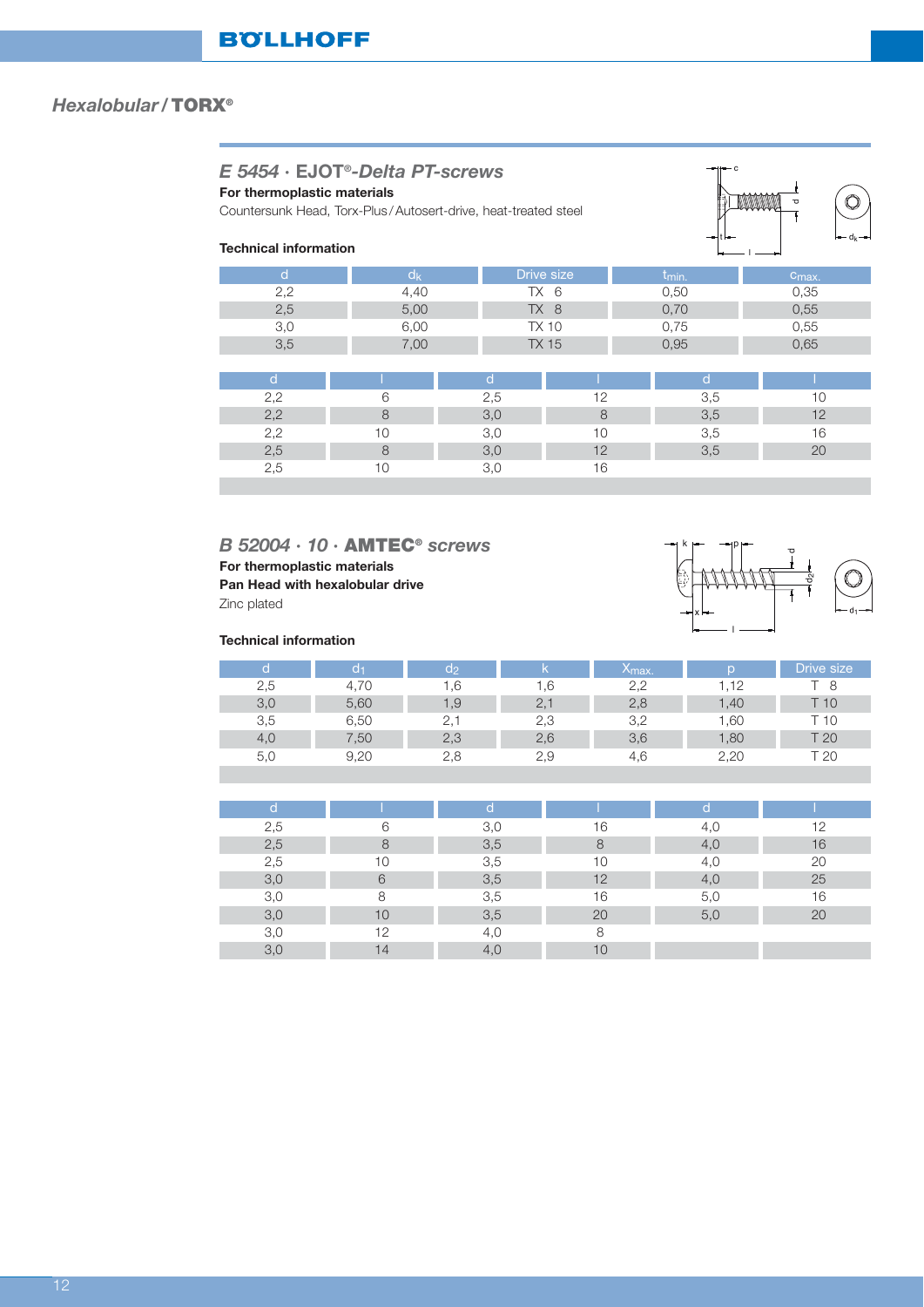x

 $k \mapsto -\blacksquare p$ 

l

d

 $\epsilon$ 

## *Hexalobular /***TORX®**

*B 52005 · 10 ·* **AMTEC®** *screws* **For thermoplastic materials Countersunk Head with hexalobular drive**

Zinc plated

#### **Technical information**

| d   | d1   | $d_2$ | k   | <b><sup>X</sup>max.</b> | n    | Drive size |
|-----|------|-------|-----|-------------------------|------|------------|
| 2,5 | 4,70 | 1.6   | 1.7 | 2,2                     | 1,12 | 8          |
| 3,0 | 5,50 | 1,9   | 1,8 | 2,8                     | 1,40 | 8          |
| 3,5 | 7,30 | 2,1   | 2,5 | 3,2                     | 1,60 | T 15       |
| 4,0 | 8,40 | 2,3   | 2,9 | 3,6                     | 1,80 | T 20       |
|     |      |       |     |                         |      |            |
| d   |      | d     |     |                         | d    |            |
| 2,5 | 8    | 3,0   |     | 12                      | 3,5  | 12         |
| 3,0 | 8    | 3,0   |     | 16                      | 4,0  | 12         |
| 3,0 | 10   | 3,5   |     | 10                      | 4,0  | 16         |

*B 52006 · 10 ·* **AMTEC®** *screws* **For thermoplastic materials Flange Button screw, hexalobular drive** Zinc plated

|                        | îΕ   | do                       |                          | ∧max. |                        | Drive size |
|------------------------|------|--------------------------|--------------------------|-------|------------------------|------------|
| $\cap$<br>2,5          | 5,00 | .0                       | c.                       |       | $\triangleq$           |            |
| $\circ$ $\circ$<br>しっし | 6,00 | । ,⊌                     | $\sim$                   | 2,8   | $\mathord{\text{.40}}$ | l C        |
| 3,5                    | 00,  | <u>_,</u>                | $\overline{\phantom{a}}$ |       | .60                    |            |
| 4.C                    | 8,00 | $\cap$ $\cap$<br>$\sim,$ | 2,6                      | 3,6   | $,80^{-}$              | L          |

| а             |    |        |    |     |
|---------------|----|--------|----|-----|
| 2,5           | ⌒  |        |    |     |
| 2,5           |    | $\cup$ |    |     |
| 2,5           | 10 | 3,5    |    | 1 O |
| $\mathcal{R}$ |    | 3,5    |    | 16  |
|               |    | 3.5    | 10 | 20  |

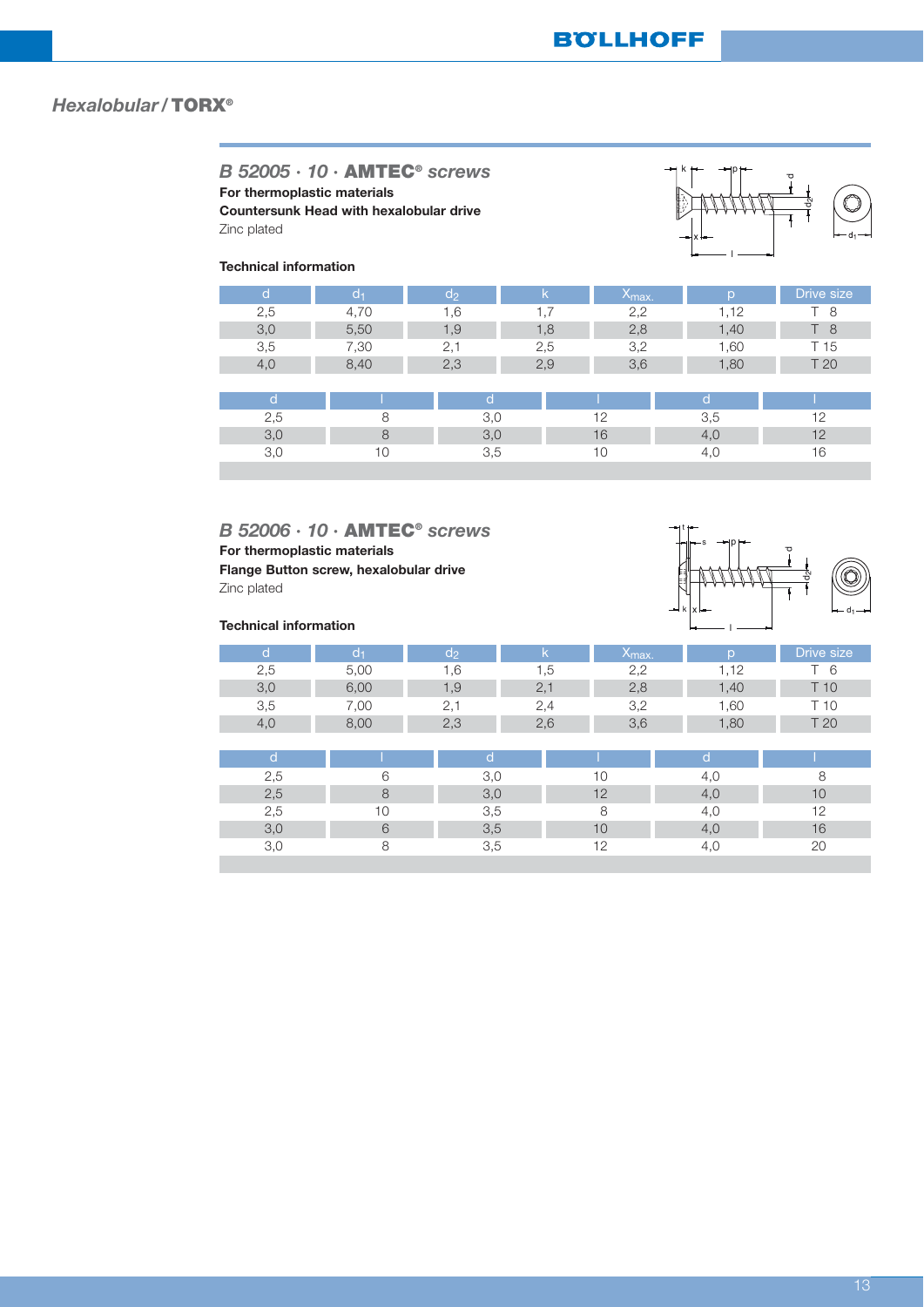| <b>B</b> 7505 · Chipboard screws with<br>countersunk head<br><b>Hexalobular drive</b><br>Zinc plated<br><b>Technical information</b> |     | 70         |                   |                |  |
|--------------------------------------------------------------------------------------------------------------------------------------|-----|------------|-------------------|----------------|--|
|                                                                                                                                      |     | $d_k$ max. | <b>Drive size</b> | $k_{\sf max.}$ |  |
|                                                                                                                                      | 3,0 | 6,00       | TX 10             | 1.9            |  |
|                                                                                                                                      | 3,5 | 7,00       | <b>TX 15</b>      | 2,             |  |

| 4,0          |        | 8,00         | <b>TX 20</b> |              | 2,5 |  |
|--------------|--------|--------------|--------------|--------------|-----|--|
| 4,5          |        | 9,00         | <b>TX 25</b> |              | 2,7 |  |
| 5,0          |        | 10,00        | <b>TX 25</b> |              | 3,0 |  |
| 6,0          |        | 12,00        | <b>TX 30</b> |              | 3,6 |  |
|              |        |              |              |              |     |  |
| $\mathsf{d}$ |        | $\mathsf{d}$ | т            | $\mathsf{d}$ |     |  |
| 3,0          | 16     | 4,0          | 50           | 5,0          | 60  |  |
| 3,0          | 20     | 4,0          | 55           | 5,0          | 70  |  |
| 3,0          | 25     | 4,0          | 60           | 5,0          | 80  |  |
| 3,0          | 30     | 4,5          | 20           | 5,0          | 90  |  |
| 3,0          | 35     | 4,5          | 25           | 5,0          | 100 |  |
| 3,0          | 40     | 4,5          | 30           | 6,0          | 40  |  |
| 3,5          | 13     | 4,5          | 35           | 6,0          | 45  |  |
| 3,5          | 15     | 4,5          | 40           | 6,0          | 50  |  |
| 3,5          | 16     | 4,5          | 45           | 6,0          | 60  |  |
| 3,5          | 20     | 4,5          | 50           | 6,0          | 70  |  |
| 3,5          | 25     | 4,5          | 55           | 6,0          | 80  |  |
| 3,5          | 30     | 4,5          | 60           | 6,0          | 90  |  |
| 3,5          | 35     | 4,5          | 70           | 6,0          | 100 |  |
| 3,5          | 40     | 5,0          | 20           | 6,0          | 110 |  |
| 4,0          | 15     | 5,0          | 25           | 6,0          | 120 |  |
| 4,0          | 20     | 5,0          | 30           | 6,0          | 130 |  |
| 4,0          | 25     | 5,0          | 35           | 6,0          | 140 |  |
| 4,0          | $30\,$ | 5,0          | 40           | 6,0          | 150 |  |
| 4,0          | 35     | 5,0          | 45           | 6,0          | 160 |  |
| 4,0          | 40     | 5,0          | 50           |              |     |  |
| 4,0          | 45     | 5,0          | 55           |              |     |  |
|              |        |              |              |              |     |  |

# *B 7505 · A2 · Chipboard screws with countersunk head* **Hexalobular drive**



dk

Stainless steel

| d         |    | $d_k$ max. | Drive size   |     | $k_{\text{max}}$ |    |
|-----------|----|------------|--------------|-----|------------------|----|
| 4,0       |    | 8,00       | <b>TX 20</b> |     | 2,5              |    |
| 4,5       |    | 9,00       | <b>TX 25</b> |     | 2,7              |    |
| 5,0       |    | 10,00      | <b>TX 25</b> |     | 3,0              |    |
|           |    |            |              |     |                  |    |
|           |    |            |              |     |                  |    |
| d         |    | d          |              | d   |                  |    |
| 4,0       | 20 | 4,0        | 45           | 4,5 |                  | 50 |
| 4,0       | 25 | 4,0        | 50           | 5,0 |                  | 40 |
| 4,0       | 30 | 4,5        | 30           | 5,0 |                  | 50 |
| 4,0       | 35 | 4,5        | 35           | 5,0 |                  | 60 |
| 40<br>4,0 |    | 4,5        | 40           | 5,0 |                  | 70 |
|           |    |            |              |     |                  |    |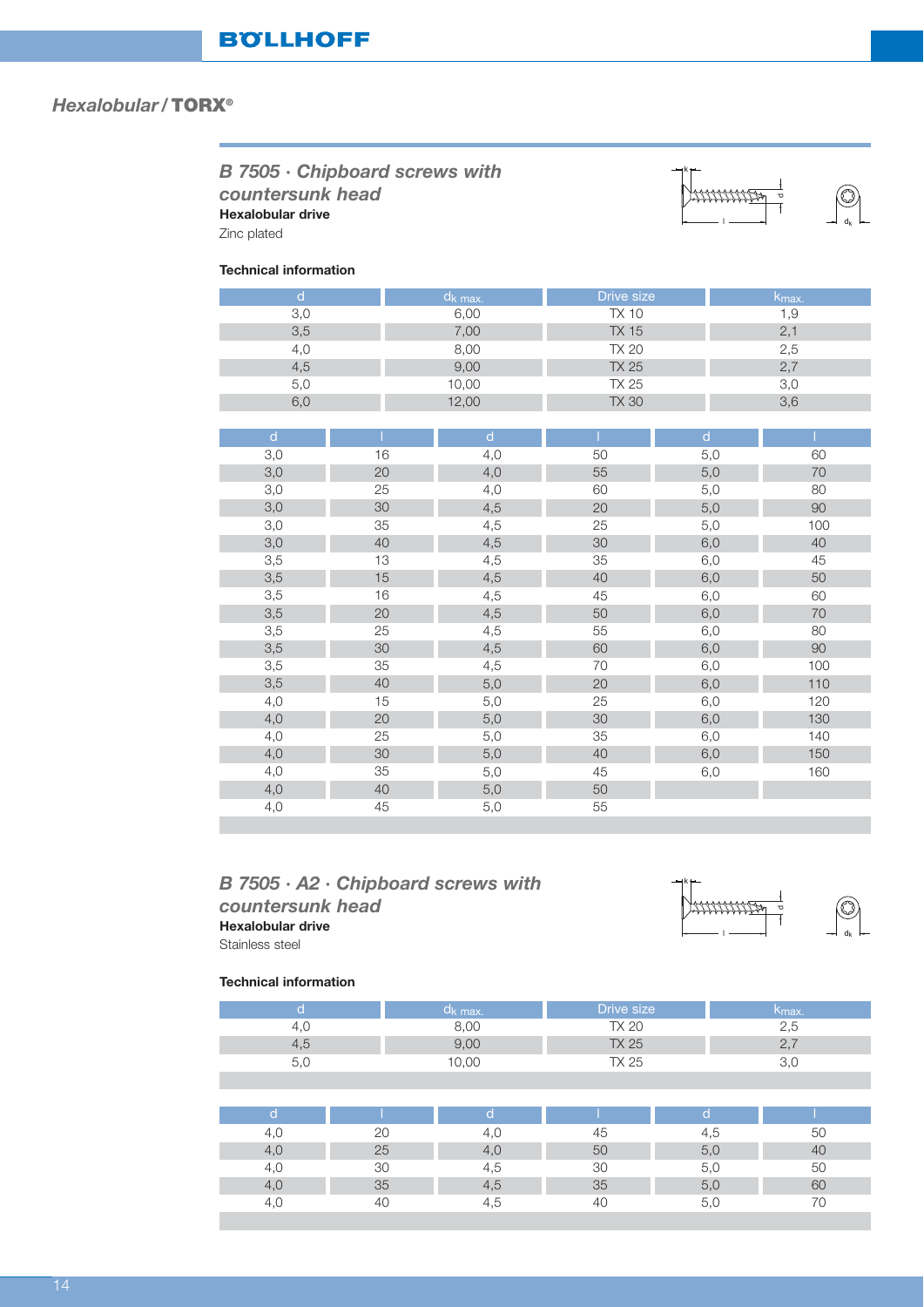## *B 51022 · Screwdriver bits* **For hexalobular drive**

## **Technical information**

| <b>Size</b>     | Length         | <b>Drive</b>       | Box gty. | Order-No.  |
|-----------------|----------------|--------------------|----------|------------|
| TX 6            | Normal (25 mm) | 1/4" Outer hexagon | 10       | 51022NTX6  |
| TX <sub>8</sub> | Normal (25 mm) | 1/4" Outer hexagon | 10       | 51022NTX8  |
| TX 10           | Normal (25 mm) | 1/4" Outer hexagon | 10       | 51022NTX10 |
| <b>TX 15</b>    | Normal (25 mm) | 1/4" Outer hexagon | 10       | 51022NTX15 |
| TX 20           | Normal (25 mm) | 1/4" Outer hexagon | 10       | 51022NTX20 |
| TX 25           | Normal (25 mm) | 1/4" Outer hexagon | 10       | 51022NTX25 |
| <b>TX 30</b>    | Normal (25 mm) | 1/4" Outer hexagon | 10       | 51022NTX30 |
| <b>TX 40</b>    | Normal (25 mm) | 1/4" Outer hexagon | 10       | 51022NTX40 |



**www.blaueseiten-online.de www.boellhoff.com**

 $\begin{picture}(40,40) \put(0,0){\line(1,0){155}} \put(0,0){\line(1,0){155}} \put(0,0){\line(1,0){155}} \put(0,0){\line(1,0){155}} \put(0,0){\line(1,0){155}} \put(0,0){\line(1,0){155}} \put(0,0){\line(1,0){155}} \put(0,0){\line(1,0){155}} \put(0,0){\line(1,0){155}} \put(0,0){\line(1,0){155}} \put(0,0){\line(1,0){155}} \put(0,0){\line(1$ 

E